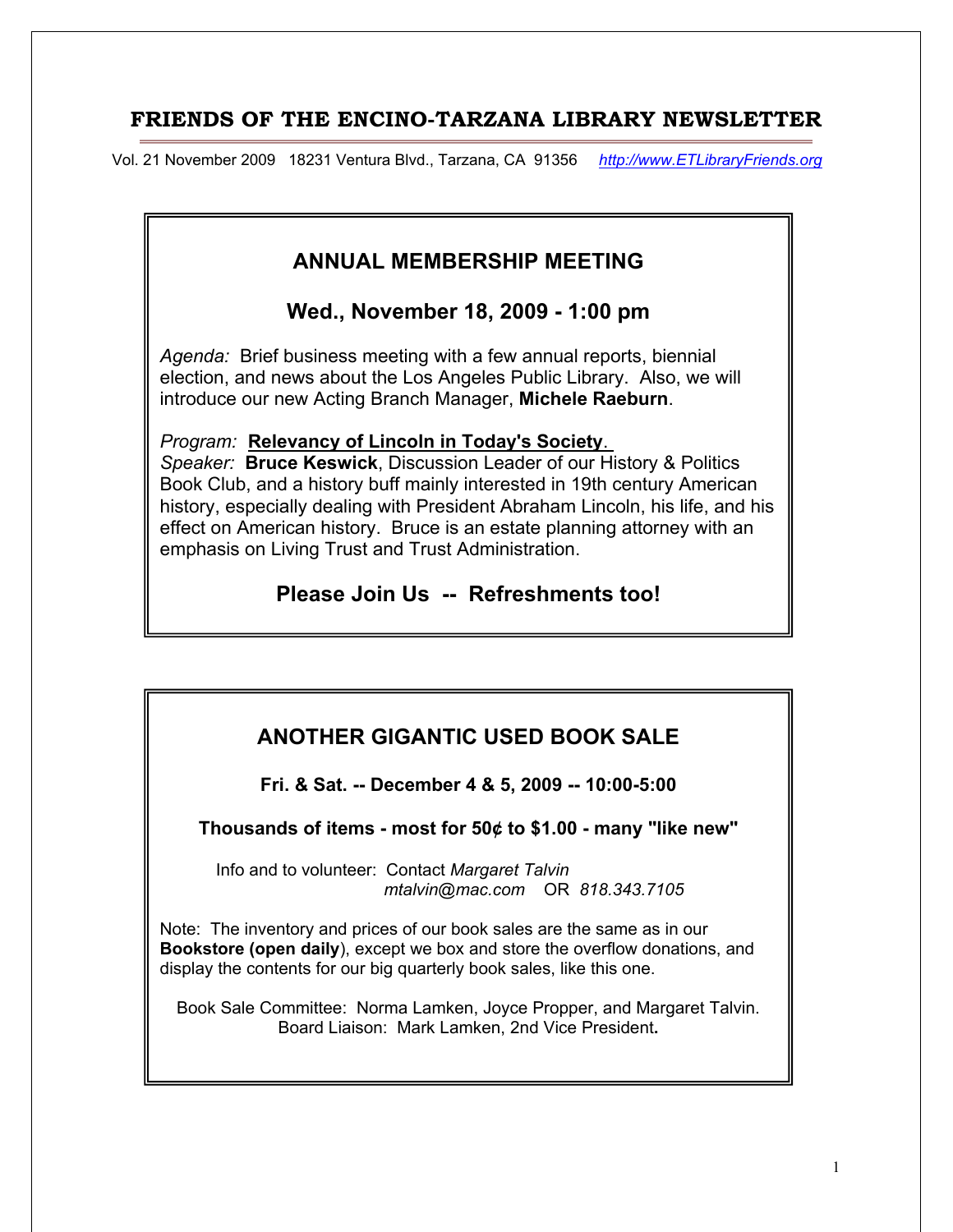#### **PRESIDENT'S COLUMN...**

**Adele Druck,** 1st Vice President, and I attended a special Friends of Library reception for the new City Librarian of the Los Angeles Public Library, held in the Rare Books Room of the Central Library downtown. Mr. Martin Gomez spoke about the challenges facing the Library - and Adele will report on that at our Annual Membership Meeting. Please plan to join us on November 18. Special Treat will be our speaker - our in-house historian, **Bruce Keswick**.

Also, at our Annual Membership Meeting on Nov. 18, I will present my President's report for 2009 covering our gifts to the Library and our activities. My report will be summarized on our website and printed in our next Newsletter too. Until then, know that the Friends have made a BIG difference in the number of current books available to you, our Library patrons, and in the rest of the collection for adults, teens, and children, in programming, furniture and furnishings, and supplies. Know also, that it is your continuing memberships, donations, and support of our Bookstore and Book Sales that have allowed us to help fund our Library. The result is that our branch library's collection and services continue to be the best! THANK YOU!

Finally, I'd like to say a big THANK YOU to our officers for serving so beautifully these past two years, and for agreeing to continue for another two years (see their names in the article on page 4). THANK YOU too to our Committee Chair: Book Clubs - **Carol Fox**; Communications/Telephone: **Lois Levy**; Hospitality - **Judy Cohn**; Membership - **Jenny Lapidus**; Program - **Linda Grose**; Publicity/Outreach - **Gisela Sehnert**; Volunteer Appreciation - **Richard Kazie**; Webmaster - **Judy Russell**. And also, special thanks to our former Senior Librarian **Melissa Potter** (now heading the Silver Lake Branch), who worked with us for most of our term of office.

> --Barbara Y. Leff, M.L.S. - 818.981.6920 *[President@ETLibraryFriends.org](mailto:President@ETLibraryFriends.org)*

# **Welcome to our new Senior Librarian**

Interviewed by Adele Druck, First Vice President

By now many of you have met Michele Raeburn, our new Senior Librarian. With the departure of Melissa Potter for the new Silver Lake branch library, Michele has been appointed Acting Branch Manager.

Michele has been in the Los Angeles Public Library system for 28 years and has worked in all the branches in the San Fernando Valley at one time or another; she has also worked at the Glendale Brand and Central libraries. Her original career choice was to be a teacher, but when there were no teaching jobs available she followed her father's suggestion and went to library school.

One of her biggest challenges and most interesting experiences was to work on the computerization of the library's collection and to supervise the bar coding of the hundreds of thousands of books for all branches. Michele explains that the Los Angeles system is the largest computerized public library in the country. She says that the computerized library is a great advantage for the staff, and for some patrons; however there are still many who have always looked to the librarians for assistance and continue to do so.

Michele says she is an old fashioned page-turning book reader, not too interested in recorded books or in trying out one of the new electronic books like the Kindle. She says older people who were raised to be readers may have become dinosaurs in our time while young people who read fewer books have advantages and access to information through computers and do their reading online.

Michele was very complimentary about the Friends and pleased to have "so many good people interested in the branch and willing to work." She says that money raised by the Friends to supplement the budget has resulted in one of the best collections of any branch.

The Friends welcome Michele and look forward to working together with her.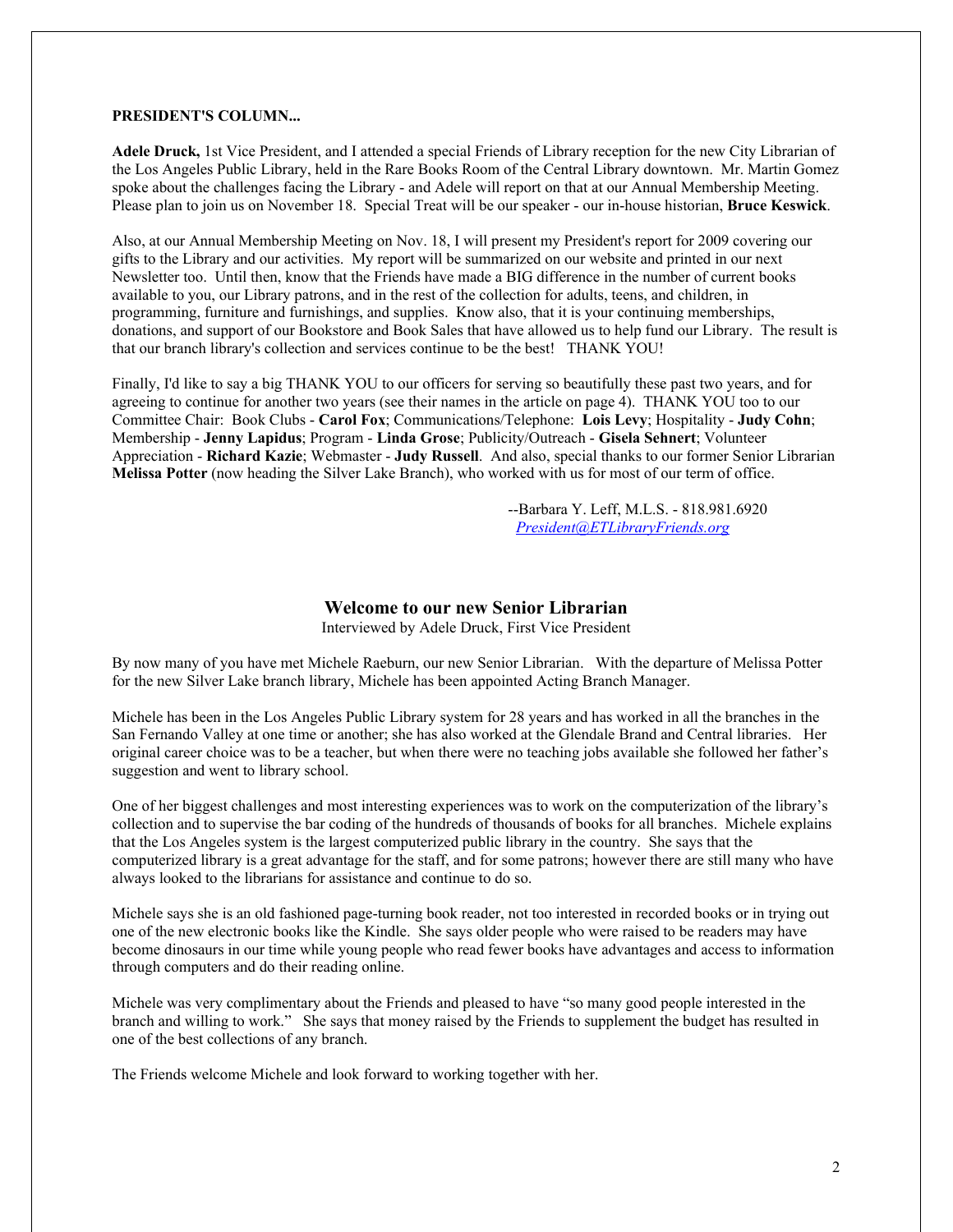### **HOT-OFF-THE-PRESS BOOKS (HOTP)**

The Friends subscribe to this service for \$6000/ann. so that the newest books that are "hot-off-the-press" will be in your hands quickly. As new arrivals are placed on the Library's New Book Shelves, we announce titles immediately on our website - and post a printed list every week or so on our Library display board. HOTP may be borrowed for **seven days, but no reserves, no renewals, and two books maximum.** (FYI - duplicate copies are available via the Library's usual reserve/hold system - to await your turn.) See our website for August and September HOTP books [http://www.etlibraryfriends.org](http://www.etlibraryfriends.org/) . Our recent HOTP books and arrival dates were:

| $11/2/09$ ---- | John Irving - Last Night in Twisted River                                                     |
|----------------|-----------------------------------------------------------------------------------------------|
|                | Andrew A. Rooney -- Andy Rooney: 60 Years of Wisdom and Wit                                   |
|                | Philip Roth - The Humbling                                                                    |
|                | 10/31/09 -- David Baldacci - True Blue                                                        |
|                | Patricia Cornwell - Scarpetta Factor                                                          |
|                | Robert Jordan - Gathering Storm                                                               |
|                | Laura Parker - Miracle on the Hudson: The Survivors of Flight 1549 Tell Their Extraordinary   |
|                | Stories of Courage, Faith, and Determination                                                  |
|                | 10/27/09 -- Peter Mayle - Vintage Caper                                                       |
|                | Suzanne Somers - Knockout: Interviews with Doctors Who Are Curing Cancer - And How to Prevent |
|                | Getting It in the First Place                                                                 |
|                | 10/20/09 -- Iris Johansen - Blood Game                                                        |
|                | $10/16/09$ -- John Saul - House of Reckoning                                                  |
|                | 10/13/09 -- Barbara Taylor Bradford - Breaking the Rules                                      |
|                | Michael Connelly - Nine Dragons                                                               |
|                | Mark Fuhrman - Murder Business: High Profile Crimes and the Corruption of Justice             |
|                | Robert B. Parker - Professional                                                               |
|                | Stuart Woods - Hothouse Orchid                                                                |
| $10/7/09 -$    | Nevada Barr - 13 $\frac{1}{2}$                                                                |
|                | Valerie Bertinelli - Finding It: And Satisfying My Hunger for Life Without Opening the Fridge |
|                | Marc Eliot - American Rebel: The Life of Clint Eastwood                                       |
|                | Jonathan Kellerman - Evidence: An Alex Delaware Novel                                         |
|                | R. A. Salvatore - The Ghost King: Transitions, Book III                                       |
| $10/5/09 -$    | Mitch Albom - Have a Little Faith: A True Story                                               |
|                | John Sandford - Rough Country                                                                 |
| $10/2/09 -$    | William Bernhardt - Capitol Offense                                                           |

#### **OUR BOOK CLUBS**

Our two Book Clubs are growing. New members are always welcome - contact Book Club Chair Carol Fox at [bookclubs@ETLibraryFriends.org](mailto:bookclubs@ETLibraryFriends.org)*.* For previous readings, check our Book Club webpage*: <http://www.etlibraryfriends.org/3bookclubs.html>*

**PAGE TURNERS BOOK CLUB** -- We select fiction and nonfiction books of interest, take turns serving as discussion leaders, and share interesting insights. **We meet the first Thursday of the month at 7:00 pm at an Encino home.** Since mid-year 2009, we've read: The Book Thief by Markus Zusak; Dreams From My Father by Barack Obama; March by Geraldine Brooks; Guernsey Literary and Potato Peel Pie Society by Mary Ann Shaffer and Annie Barrows. Ahead are these: Nov. 5 - Sweet and Low: A Family Story, by Rich Cohen; Jan. 7 - Shadow of the Wind by Carlos Ruiz Zafon; Feb. 4 - Sashenka by Simon Sebag Montefiore.

**HISTORY AND POLITICS BOOK CLUB --** We are learning American history through the study of the presidency. We started from the beginning and are now reading about Abraham Lincoln. Each member selects his/her own book on the current topic and shares the reading with the other members. This provides for a lively discussion coming from various authors' viewpoints.

Bruce Keswick, an attorney and history buff, is our discussion leader. **We meet in the Library on the 4th Wednesday of the month - 4:00-5:30 pm. (3rd Wed. in Nov. & Dec.)** On Oct. 28, we covered Pres. Lincoln up to his presidency; on Nov. 18 we will discuss Lincoln's Presidency and the Civil War; Dec. 16 will finish Lincoln and combine that with Pres. Andrew Johnson; and Jan. 27 will focus on Pres. Ulysses S. Grant. Join us...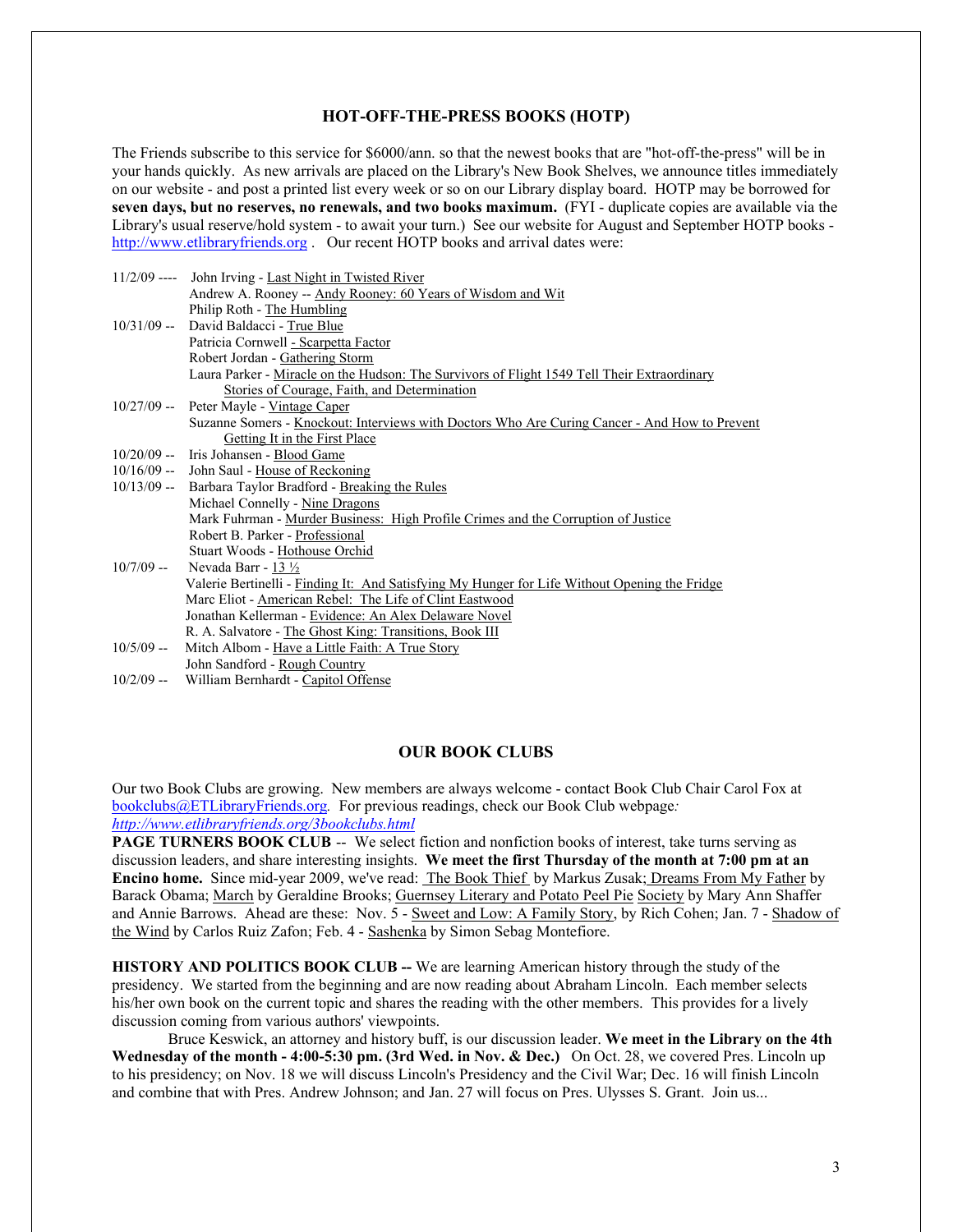#### **FRIENDS' BIENNIAL ELECTION**

The Nominating Committee met on Monday, October 26. Those present were: **Adele Druck** (Chair), **Carol Fox**, and **Linda Grose**; those available by phone were: **Joanne Candiotti** and **Margaret Talvin**. The Committee nominated the current officers for another term of office, and they have all accepted. We are requesting that our Board make an exception and allow these officers to serve again beyond the term limits, for the good of our organization, as our Bylaws allow. Election will take place at our Nov. 18 Annual Membership Meeting. Nominations will be welcome from the floor. The slate of officers recommended is:

**President – Barbara Y. Leff 1st Vice President - Adele Druck 2nd Vice President - Mark Lamken** **Recording Secretary - Evelyn Perl Corresponding Secretary - Esther Bronner Rose Treasurer - Nonie Lann Member-at-Large – Jane Gebers**

## **JANE'S BOOKS**

## **WHO SHOPS AT THE LIBRARY'S FRIENDS USED BOOKSTORE?**

ANSWER: just about any and everyone! In the last few months some of my customers have been:

TEACHERS finding treasured gems for their classroom collections.

A SMART SHOPPER who comes in every few months. He came in recently looking for pristine cookbooks (plans to give each of his friends a cookbook or other treasure for Christmas).

A MINISTER FROM OUT-OF-STATE, who was delighted to find just what he needed in our religious section to spice up his sermons with interesting tidbits.

A VERY LITTLE BOY buying a quarter children's book to give to his littler sister for her birthday.

A TEENAGER needing a Classic book for an extra-credit book report at school.

A WOMAN with a list of her favorite authors' books, trying to fill in the missing gaps in her collection (found quite a few too).

ANOTHER CUSTOMER -- WHO HAS A LONG COMMUTE -- comes in regularly to buy Audio Books.

AN ACTOR who buys books of plays and practices his craft at home with them .

BARGAIN HUNTERS who like our thrifty prices and wide selection. Etc, etc etc.

Yes, our used-book store is there for your pleasure and benefit. Which brings up another important subject. We could use more Volunteers to help in the store:

#### WHO VOLUNTEERS IN OUR BOOKSTORE?

PEOPLE WHO LOVE BOOKS, enjoy getting out, meeting people and have some spare time. If that sounds like you, perhaps you'd like to join us? Sure could use your talents and help.

'Til next time,

Jane Gebers

[Editor's note: Jane is one of our main Bookstore volunteers and Member-at-Large, and an avid reader.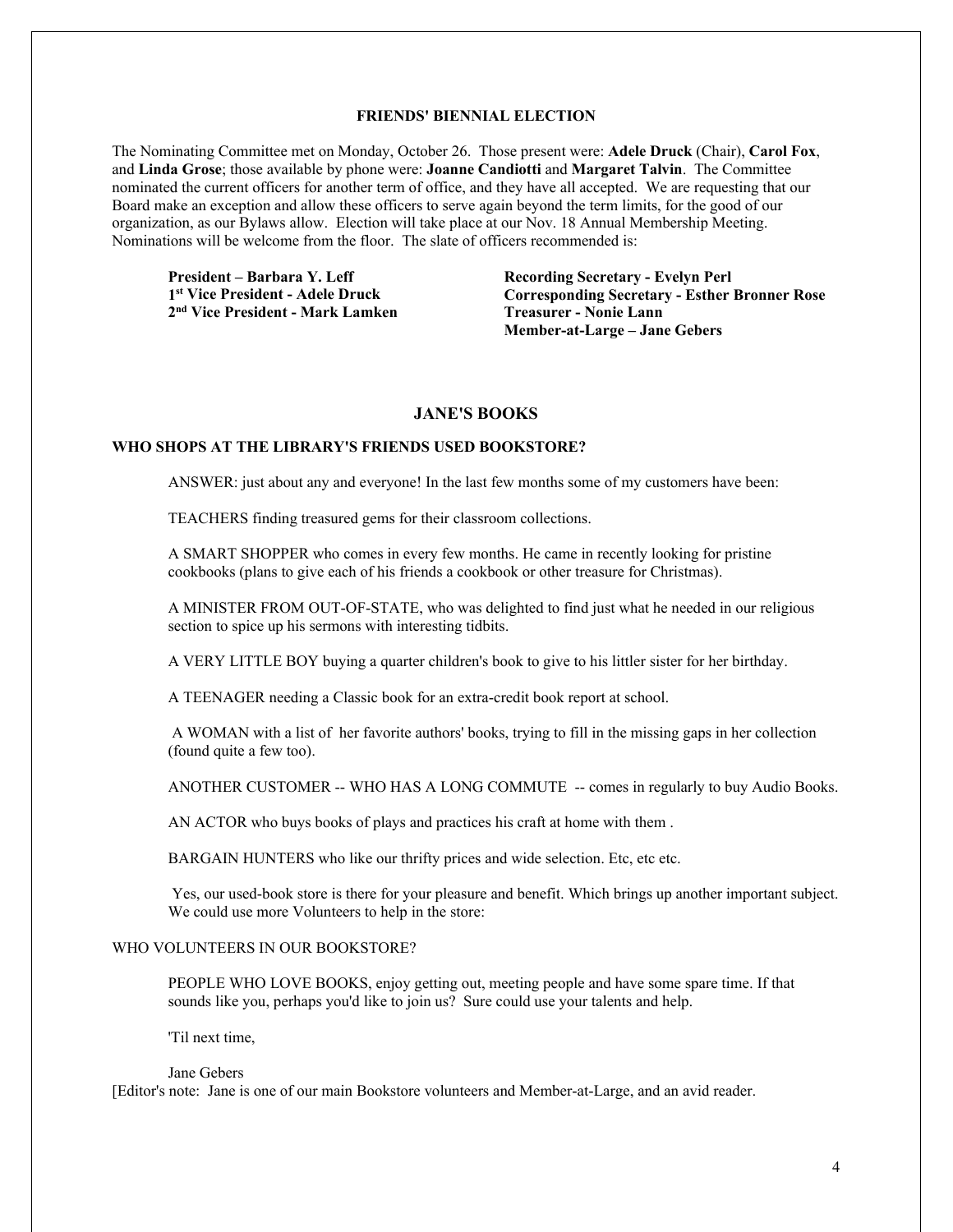# **GIFT FROM THE COMMUNITY TO THE LIBRARY**

Encino Neighborhood Council donated security locking music CD cases and accompanying insert trays.

# **CURIOUS? HAVE YOU EVER WONDERED...?**

Jenny Lapidus (our Membership Chair) had some great questions about the Los Angeles Public Library - and specifically our Encino-Tarzana Branch. Thought we'd share the answers provided by Michele Raeburn, our Acting Branch Manager:

## JENNY: *WHEN A BOOK IS PLACED ON HOLD, HOW DOES IT GET TO OUR LIBRARY?*

MICHELE: When you place a book on hold, your library card number goes at the end of the Holds list of card numbers for that title. A new book that has many holds doesn't even reach the branch that purchased it until all the library patrons on the holds list for that title throughout the city have obtained a copy of that book. THEN, we receive the book that we ordered, but not before. The Holds Management Dept. at the Central Library downtown coordinates the Holds procedures and resolves any problems that occur, not the individual branches.

#### JENNY: *HOW MUCH MONEY IS COLLECTED FROM OVERDUE BOOKS IN A MONTH?*

MICHELE: I have no system-wide figures on how much money is collected just from overdue item fines - each day, month, or year! Those monies are included with lost book fines, library card replacement fees, copy machine and printer payments, and a myriad of other monies collected each day, all of which go to the Library's Business and Accounting Depts. at Central Library downtown.

### JENNY: *WHO KEEPS THE LIBRARY COMPUTERS RUNNING?*

MICHELE: There is a cadre of trained computer techs who rove from branch to branch repairing, refurbishing, and maintaining the thousand-some computer terminals in each region. They work in tandem with the Information Technology Dept. and the Information Technologies & Collections Administration Dept. to make sure all terminals all over the City are working with the system servers properly, that the servers (located downtown) are working correctly and are updated regularly. They also answer the hundreds of questions and problem calls from staff at 72 branches and Central Library daily.

#### JENNY: *HOW MANY VOLUMES IN OUR ENCINO-TARZANA BRANCH LIBRARY?*

MICHELE: We have around 64,000 items in the Encino-Tarzana Branch collection; that includes books, audiotapes, CDs, DVDs, videos, comic books, graphic novels, et al.

### JENNY: *DOES ENCINO-TARZANA BRANCH HAVE A CERTAIN TYPE OF COLLECTION THAT OTHER LIBRARIES DO NOT HAVE?*

MICHELE: Each branch is allowed to own a special collection or several, depending on:

-- the local need for that type of collection

-- the staff needed to maintain it,

-- the Library funds required and available to maintain and update it,

-- and, of course, the space available in the branch to adequately house the collection.

The Encino-Tarzana Branch has several special language collections: Russian, Spanish, and Persian. And, the most unique collection of anywhere in the country, is the Edgar Rice Burroughs Collection of books (including those focusing on "Tarzan"), which was donated by the Burroughs family and Edgar Rice Burroughs Corporation.

## **DO YOU HAVE QUESTIONS TOO?**

## **FEEL FREE TO CALL OR WRITE AND WE'LL FIND THE ANSWERS FOR YOU:**

Call Barbara Leff at 818.981.6920 -- or [president@ETLibraryFriends.org](mailto:president@ETLibraryFriends.org)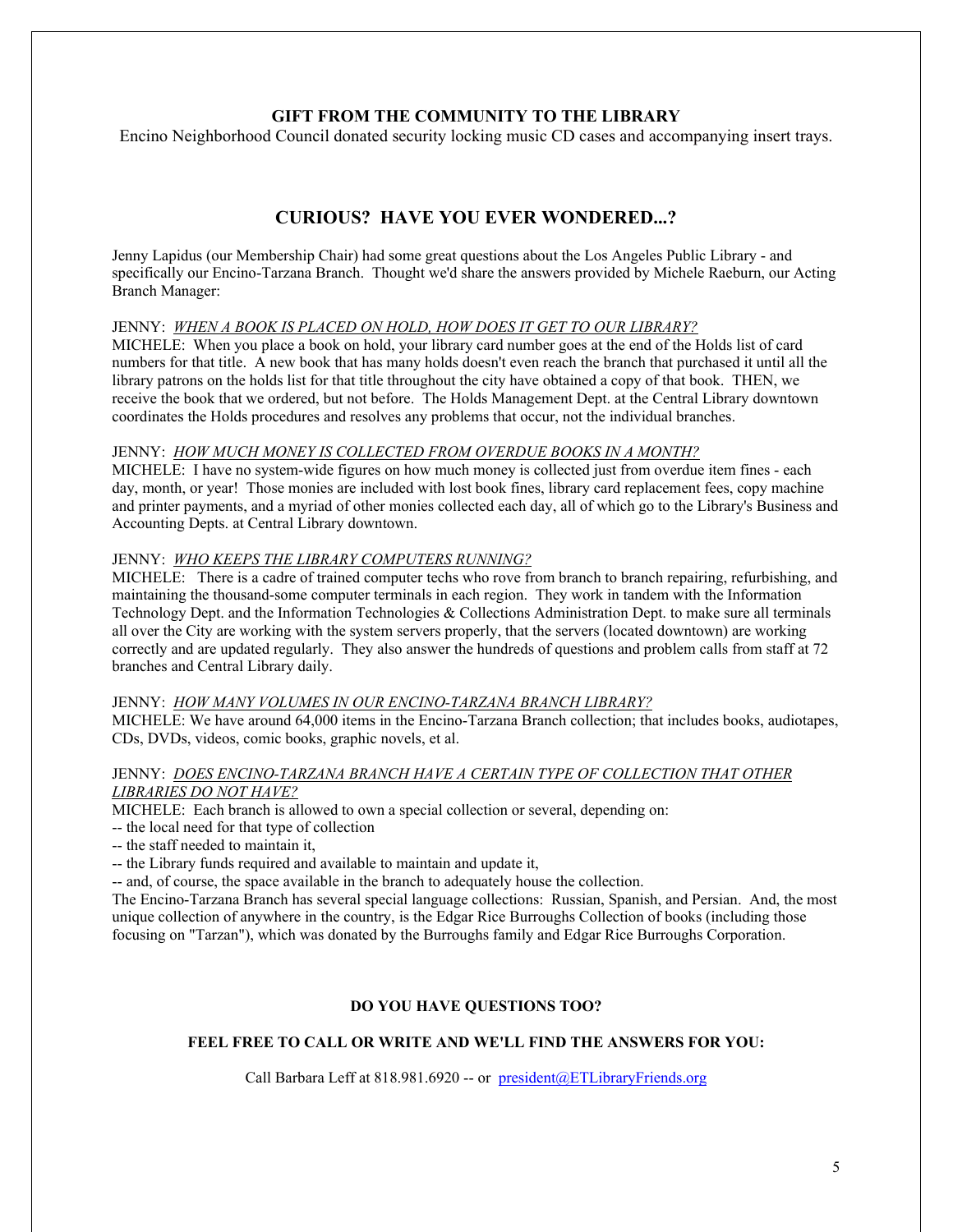# **LOS ANGELES PUBLIC LIBRARY - Central Library**

630 W. 5th Street, Los Angeles, CA 90071

**ALOUD Lecture Series** -- <http://www.lfla.org/aloud/index.php> **ZOCALO Public Square Lecture Series** -- <http://www.zocalopublicsquare.org/> **THURSDAYS at Central** -- <http://www.lapl.org/events/thursdays.php>

### **SPECIAL EXHIBIT**

*<http://www.lapl.org/events/>*

# *Karsh 100: A Biography In Images*

*August 2, 2009 - January 23, 2010 Central Library – First Floor Galleries*

*In celebration of the 100th birthday of renowned photographer Yousuf Karsh (1908-2002), the Los Angeles Public Library and Library Foundation of Los Angeles are hosting an exhibition of the great portraitist's work. The selected images offer a visual biography of this twentieth-century legend.*

*Karsh made a career photographing the world's most distinguished statesmen, artists, literary figures, musicians, scientists, actors, and actresses. Traveling the globe, he gained access to virtually every great figure of his time. Among his most famous iconic images are the ones he made of Winston Churchill (1941), Albert Einstein (1948), Pablo Picasso (1954), Ernest Hemingway (1957), Jacqueline Kennedy (1957) and Sophia Loren (1981).*

*This exhibition explores the eminent photographer's celebrated works alongside his lesser-known images. Included are photographs from his early years as he was developing his photographic style as well as works he made on assignment in the 1950s after he became widely known - views of Canada for Maclean's Magazine and images of industry for Ford of Canada and Atlas Steel. Archival material revealing Karsh's personality, his approach to his work, and the friendships he forged with sitters is also included, as well as prints from his large format camera.*

*This exhibition was organized by the Museum of Fine Arts, Boston.*

### **SOME WEB NEWS ABOUT THE LIBRARY WORLD**

Excerpt Source: American Libraries Direct, an e-newsletter of the American Library Association.

*"...National Security Letters Reform Act of 2009* – which are critical for protecting Americans against government invasion of privacy and, generally, for restoring critical checks and balances to our government. Notably, the bill would allow Americans to use libraries and bookstores without fear that their choice of books will be monitored by overzealous federal agents." (*Congressman John Conyers, Jr., Chairman, U. S. House Judiciary Committee, 10/09)* Read more at: [\(http://judiciary.house.gov/news/091020.html\)](http://judiciary.house.gov/news/091020.html)

*"Google Editions will Embrace Universal E-Book Format*. Google's store will not be device-specific--allowing for e-books purchased through Google Editions to be read on the far greater number of e-book readers that will flood the market in 2010." (*PC World*, 10/16/09) Read more at: [\(http://www.pcworld.com/article/173789/google\\_editions\\_embraces\\_universal\\_ebook\\_format.html\)](http://www.pcworld.com/article/173789/google_editions_embraces_universal_ebook_format.html)

*"BookServer: A Plan to Build an Open Web of Books*. The Internet Archive has just unveiled their ambitious project called BookServer, which will allow users to find, buy, or borrow digital books from sources all across the web. The system, built on an open architecture and using open book formats, promises that the books housed there will work on any device whether that's a laptop, PC, smartphone, game console, or one of the myriad of e-Readers like Amazon's Kindle. The project's lofty goal is to essentially create an open web of books where anyone can publish their books and make their content available via search." (*ReadWriteWeb*, 10/20/09) Read more at: [\(http://www.readwriteweb.com/archives/bookserver\\_a\\_plan\\_to\\_build\\_an\\_open\\_web\\_of\\_books.php\)](http://www.readwriteweb.com/archives/bookserver_a_plan_to_build_an_open_web_of_books.php)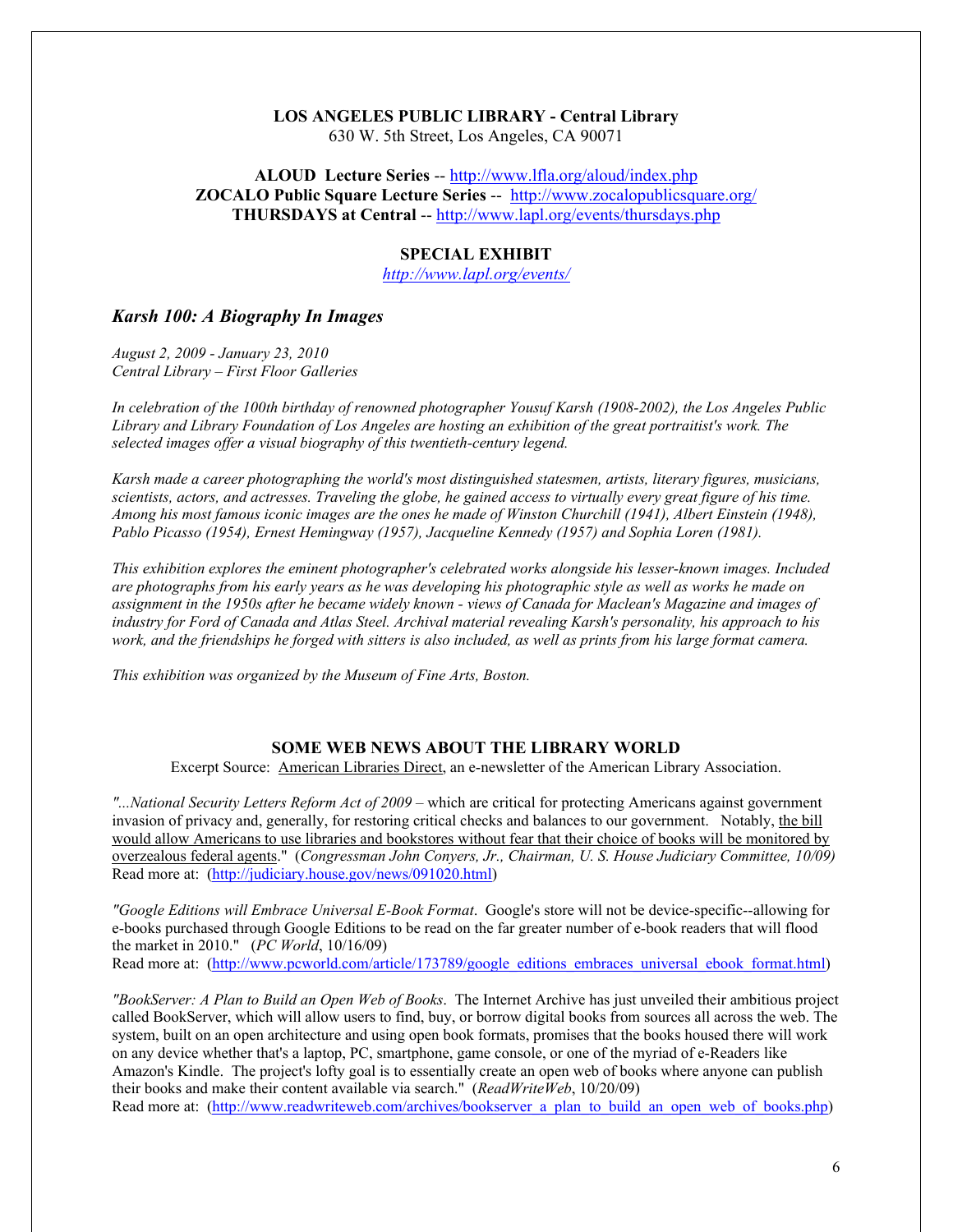#### **FRIENDS RECOMMEND**

Our Board members share titles of media they've enjoyed. Here's our recommended list since our last newsletter. For more authors/titles previously recommended, see*[: http://www.etlibraryfriends.org/3recommend.html](http://www.etlibraryfriends.org/3recommend.html)*

Leo Carrillo - The California I Love Michael Connelly - The Scarecrow Jeff Jarvis - What would Google Do?

### **ENCINO-TARZANA LIBRARY EVENTS**

**\_\_\_\_\_\_\_\_\_\_\_\_\_\_\_\_\_\_\_\_**

as reported by the Librarians on the Friends of Encino-Tarzana Library website. **For UPDATES and DETAILS, go to [http://www.ETLibraryFriends.org](http://www.etlibraryfriends.org/)**

#### **NOVEMBER - DECEMBER 2009**

*(Library is closed on Sundays)*

#### [NOTE: COPIES OF THIS LIST ARE AVAILABLE AT THE LIBRARY.]

**GAB PROGRAM** - Grandparents and Books -Adults read with children casually-Mondays thru Saturdays. See Info Desk.

Monday, November 2, 6:00 pm -- (COMPUTERS) Computer Basics with BZ. Call first to confirm class is being held Thursday, November 5, 4:00 - 5:00 pm -- **(TEENS)** Teen Volunteer Orientation **Thurs., November 5, 7:00 pm -- Friends of Library Page Turner's Book Club -- Sweet and Low: A Family Story (offsite)** Monday, November 9, 3:30 - 4:30 pm -- **(PRE-SCHOOL)** Pre-School Storytime - Dinosaur Day Monday, November 9, 6:00 pm -- (COMPUTERS) Computer Basics with BZ. Call first to confirm class is being held *Wednesday, November 11 -- LIBRARY CLOSED (Veteran's Day)* Thursday, November 12, 4:00 - 5:00 pm -- **(TEENS)** Teen Council Monday, Nov. 16, 6:00 pm -- (**COMPUTERS**) Computer Basics with BZ. Call first to confirm class is being held Tuesday, November 17, 4:00 - 5:00 pm -- **(KIDS)** Arts & Crafts with Shokoufeh **Wed., November 18, 1:00**-**3:00 pm -- FRIENDS OF LIBRARY ANNUAL MEMBERSHIP MEETING - Brief business meeting; followed by guest speaker - Bruce Keswick, "Relevancy of Lincoln in Today's Society." Keswick is an attorney, history buff, and discussion leader of the Friends History & Politics Book Club. Refreshments. Everyone welcome! Wednesday, November 18, 4:00-5:30 pm -- FOL History & Politics Book Club - Select & read a book on President Abraham Lincoln (his presidency & the Civil War); come prepared for a lively discussion. Thursday, November 19, 4:00 - 5:00 pm -- (TEENS) Teen Holiday Card Making** Thursday, November 19, 5:30 - 6:30 pm -- Book Lovers Book Club Wednesday, November 25, 10:30 - 11:30 am -- - (**PRE-SCHOOL**) Pre-school Circle Time Storytime - Parents and pre-schoolers, join our circle and share stories with us. Monday, November 23, 6:00 pm **-- (COMPUTERS)** Computer Basics with BZ. Call first to confirm class is being held *Thursday & Friday, November 26 and 27 - LIBRARY CLOSED (Thanksgiving)* Monday, November 30, 6:00 pm **-- (COMPUTERS)** Computer Basics with BZ. Call first to confirm class is being held **Friday & Saturday December 4 & 5, 10:00 AM to 5:00 PM - Friends B-I-G Book Sale** Monday, December 7, 6:00 pm -- **(COMPUTERS)** Computer Basics with BZ. Call first to confirm class is being held **Thursday, December 10, 4:00 - 5:00 pm -- (TEENS) Teen Cupcake Decorating!**  Monday, December 14, 3:30 - 4:30 pm -- **(PRE-SCHOOL)** Pre-School Storytime Monday, December 14, 6:00 pm  $-$  **(COMPUTERS)** Computer Basics with BZ. Call first to confirm class is being held Tuesday, December 15, 4:00 - 5:00 pm -- **(KIDS)** Arts & Crafts with Shokoufeh Wednesday, December 16, 1:30 - 2:30 pm -- Stroke 101 - critical information on staying healthy and reducing **your risk of stroke. Wednesday, December 16, 4:00 - 5:30 pm -- FOL History & Politics Book Club - Select & read a book on President Abraham Lincoln (his presidency and beyond) and President Andrew Johnson; come prepared for a lively discussion**. **Thursday, December 17, 6:00 - 7:00 -- (TEENS) Student Smart: Getting Into the College of Your Choice** 

Monday, December 21, 6:00 pm -- **(COMPUTERS)** Computer Basics with BZ. Call first to confirm class is being held Wednesday, December 23, 10:30 - 11:30 am -- **(PRE-SCHOOL)** Pre-school Circle Time Storytime -

Parents and pre-schoolers, join our circle and share stories with us.

# *Thursday, December 24 -- LIBRARY CLOSES AT 12:30 PM (for Christmas Eve)*

# *Friday, December 25 -- LIBRARY CLOSED (Christmas Day)*

Monday, December 28, 6:00 pm -- **(COMPUTERS)** Computer Basics with BZ. Call first to confirm class is being held *Thursday, December 31 -- LIBRARY CLOSES AT 5:00 PM (for New Year's Eve).*